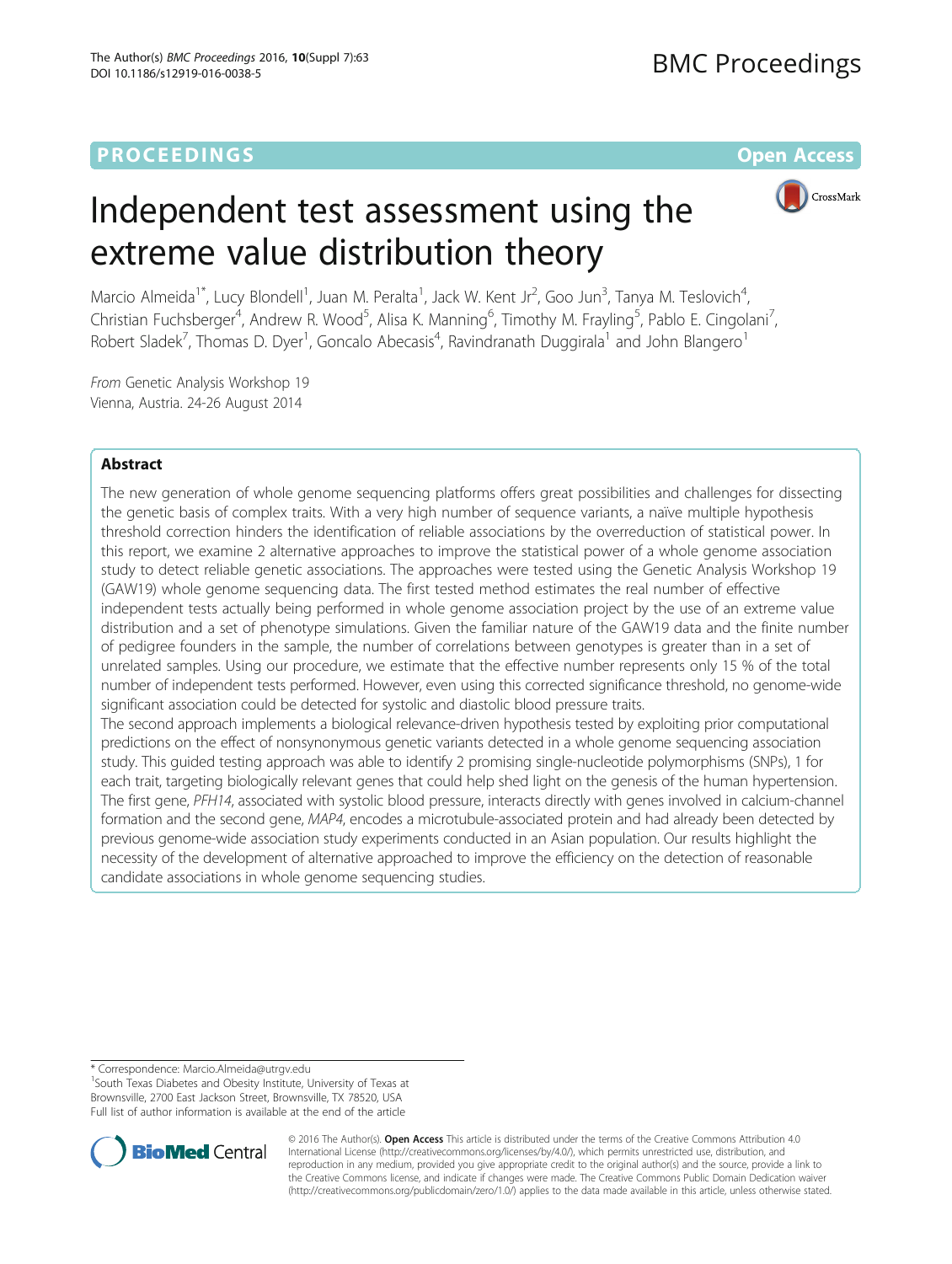#### Background

The new generation of sequencing platforms has dramatically altered the genetics field by allowing a costeffective approach to completely explore the information stored in a genome of interest. Large genetic and epidemiologic projects are beginning to utilize whole genome sequencing (WGS) to identify genetic variants (especially novel rare variants) that could explain the missing heritability paradox [\[1](#page-4-0)]. The paradox had been formulated during the genome wide association (GWA) era; those platforms are based on the CDCV (common disease common variant) premise. GWA studies have shown modest success for the identification of causal genetic variants associated with common diseases with high social impact, such as diabetes, hypertension, and cancer. The WGS approach tries to fill this large information gap by capturing all available genetic variations, including the novel, rare, and private variants that only appear in a specific family. Despite the substantial promise and potential, many statistical and analytical challenges still need to be surpassed for the efficient analysis of WGS data for the identification of causal genes.

The astronomical number of independent hypotheses tested on a WGS study, above 10 million tests, incurs substantial costs in terms of statistical power. Clearly, only a small subset of sequence variants is molecularly functional and even fewer are phenotypically functional with regard to a focal trait of interest. The assessment of the LD (linkage disequilibrium) between single-nucleotide polymorphisms (SNPs) in a WGS project is challenging because of the immense number of rare variants identified, the potential for cross-chromosome gametic disequilibrium, and, consequently, the immense number of possible pairwise correlations. A reduction in the number of relevant hypotheses tested is possible by incorporating prior knowledge of functional potential or localization of genetic variants on a target gene of interest. Many different computational approaches have been proposed for a fast and accurate prediction of the functional outcome of nonsynonymous variants. The prior selection of variants with a common functional classification of interest can directly reduce the number of tests carried out. It leads to a biologically informed hypothesis-driven exploration that should yield simpler interpretation of observed results. The addition of biologically relevant databases such as GO (Gene Ontology) or KEGG (Kyoto Encyclopedia of Genes and Genomes) greatly improve the interpretation of results gathered in a WGS association project [\[1](#page-4-0)].

In this report, we applied 2 distinct methods to increase the statistical power of our analysis by reducing the hypothesis state space of the association analysis performed. The first estimates the number of effective independent tests performed in WGS (or any subset of the genome) by fitting the observed extreme  $p$  values to a beta distribution following the method proposed by Dudbridge and Gusnanto [\[2](#page-4-0)]. The method is based on the extreme value distribution theory and estimates the effective number of tests parameter from a beta distribution  $β(1, n_e)$  where  $n_e$  is the effective number of tests [\[3](#page-4-0)]. The estimate of  $n_e$  is the parameter  $\beta$  in the beta distribution and the best parameter is defined by a maximum likelihood approach. This method empirically controls for the redundancy that is inherent in correlated hypotheses, such as the testing of sequence variants that are in linkage/gametic disequilibrium without explicitly requiring estimation of the pairwise correlations. The second general tested approach was the reduction of the hypothesis state space using computational mapping to identify molecularly functional nonsynonymous variants. Using this subset of variants, 2 new significance thresholds were defined: the Bonferroni multiple hypothesis correction, and the second a LD corrected multiple hypothesis correction using the data generated for the first approach. Both methods were tested using the set of real systolic and diastolic phenotypes provided for Genetic Analysis Workshop 19 (GAW19) and 2 very promising associations were identified. Those nonsynonymous variants have the potential to disrupt the proteins coded by the genes PFH14 and MAP4. Both genes are promising candidates and support our method to improve the statistical power of a highly dimensional WGS association project.

#### Methods

#### Data acquisition and quality filtering

All our analyses were performed using the GAW19 WGS family data set. A group of 6538591 SNPs with more than 5 copies of the minor allele counts (MACs) had been filtered from the initial set of 8,348,674 genetic variants. This minimum number of MACs is required to achieve approximate asymptotic test statistic expectations under the null hypothesis and was chosen based on a previously performed computer simulation. The large set of variants filtered was subdivided in groups of 500 SNPs to allow an efficient process parallelization and the files generated organized locally in our server.

#### Creation of an extreme value distribution and definition of the number of effective independent tests

We simulated 1000 quantitative phenotypes under the null hypothesis of no genetic effects  $(h^2 = 0)$ . For each simulated phenotype, we performed full WGS-based association analyses for all single-nucleotide variants (SNVs) filtered in the last item. All association analyses were performed using the linear mixed model implemented in SOLAR (Sequential Oligogenic Linkage Analysis Routines), allowing for residual nonindependence between relatives [[4\]](#page-4-0). The observed association results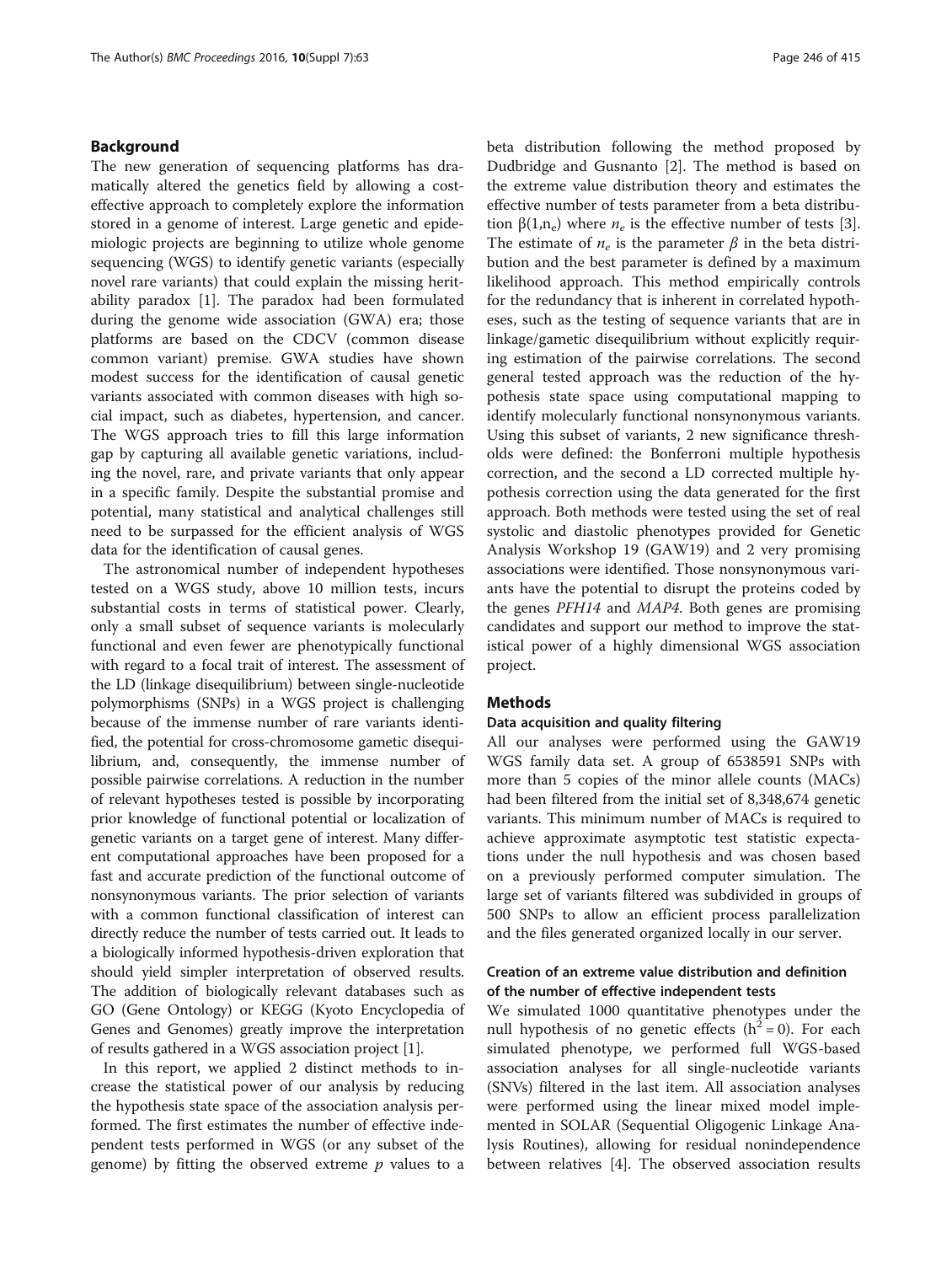for each replicate were sorted and the most extreme association ( $p$  value) extracted. The distribution of 1000 extreme *p* values was fit to a theoretical beta distribution and maximum likelihood estimation was used to estimate the β parameter that is directly related to the effective number of tests. This corrected number of effective tests is used to define a new multiple hypothesis Bonferroni correction in the form of target  $\alpha = 0.05/net$  where nef is the number of effective tests defined by the β parameter.

#### Definition of nonsynonymous variants

The genomic localization information (chromosome and position), the corresponding reference genome, and the alternative allele of each variant were jointly used as an input for the ANNOVAR (Annotate Variation) annotation tool [\[5](#page-4-0)]. All annotation was done using the corresponding hg19 gene annotation table and the prediction functional outcome of the nonsynonymous variants was determined using PolyPhen [\[6](#page-4-0)] and SIFT (sorting intolerant from tolerant) [\[7](#page-4-0)]. A set of 28,292 nonsynonymous SNPs was identified in the WGS data provided.

#### Association analysis using the real phenotypic data

The measurements of systolic and diastolic blood pressure (SBP\_1 and DBP\_1) were normalized using an inverse Gaussian procedure. In all analyses, we included the covariate effects of smoking status, blood pressure medication usage, sex, age, age $^2$ , sex\*age, sex\*age $^2$ , and 3 principal components extracted from the genotypic dosage information (using unrelateds only) to account for latent population structure.

#### Results

#### Estimation of the effective number of tests

The GAW19 WGS was obtained and initially we filtered 6,538,591 SNPs with 5 or more copies of the alternative allele. A set of 1000 simulated phenotypes were generated under a null hypothesis of no genetic association with no heritability estimate. The filtered SNVs had their association with the simulated phenotypes determined using a linear mixed-model approach implemented in SOLAR. For each phenotypic simulation, the set of  $p$  values were sorted and the most extreme association was determined. Using the approach proposed by Dudbridge and Gusnanto in 2008 [[2\]](#page-4-0), we estimated the effective number of tests that maximized the fit of the set of extreme *p* value to a theoretical beta distribution. Based on this procedure, we estimated that there are only 947,109 effectively independent tests performed, corresponding to an astounding reduction of 85 % in the number of performed tests. The relatively small number of founder individuals strongly influences this reduction. This new estimate was employed to calculate a statistically appropriate multiple hypothesis significance

threshold of  $5.27 \times e^{-8}$ . Given the large number of complete WGS association analyses  $(n = 1000)$  performed, we also checked if the effective number of tests was consistent across the totality of the empirical null distribution. The fit appeared to be excellent suggesting that a theoretical beta distribution recapitulate the most important parameters features from the null distribution of extreme *p* values.

Using the provided real SBP and DBP data, we tested the association of each of the 6.5 M SNVs using smoking status, blood pressure medication usage, sex, age, age<sup>2</sup>, sex\*age, sex\*age<sup>2</sup>, and 3 principal components as covariates. All associations were obtained using the linear mixed model implemented in SOLAR and interpreted using our previous simulation results (Fig. [1\)](#page-3-0). The set of SNVs was tested for association using the new corrected multiple hypothesis significance threshold (red line) compared to the naïve Bonferroni correction, taking into account all SNVs in the experiment (black line). The association results for SBP are shown in Fig. [1a;](#page-3-0) the plot clearly shows that no association was identified for this trait. The top association observed for SBP was detected in the SNP rs218982 (p value <6.81 e<sup>-07</sup>) located in a nonconserved region 10 kb upstream of the gene PHF14 in chromosome 7. The association results for DBP are shown in the Fig. [1c;](#page-3-0) and such as SBP, no clear association would be detected (Fig. [1d](#page-3-0)). The top association observed for DBP was detected in the SNP rs28429841 (*p* value <4.70 e<sup>-07</sup>), a rare variant with only 16 copies of the minor allele. That genetic variant is located in an intronic sequence of the gene MAP4 in chromosome 3.

#### Hypothesis reduction using prior biological information

The results in the last item explain the necessity of alternative procedures to further reduce the search space and improve the statistical power of a WGS association experiment. To accomplish such task, we reduce the search space by mapping each SNV in the latest human genome assembly (hg19) and identify a set of 28,292 nonsynonymous SNVS. This specific type of genetic variation is the cream of the crop in an association study because it directly pinpoints a candidate gene, simplifying the interpretation of the results. As expected, this reduced hypothesis test state space requires less statistical evidence for association. The Bonferroni multiple hypothesis correction in this set requires a target alpha for a genome-wide significance of only  $1.76 \times e^{-6}$ , an approximately 100 times higher statistical threshold than the one required for a whole genome association. The nonsynonymous SNVs were a subset from the simulation results and the  $p$  values were fitted into an extreme value distribution, leading to the estimate of 13,399 independent tests. This reduced set of independent tests required a corrected new multiple hypotheses significance threshold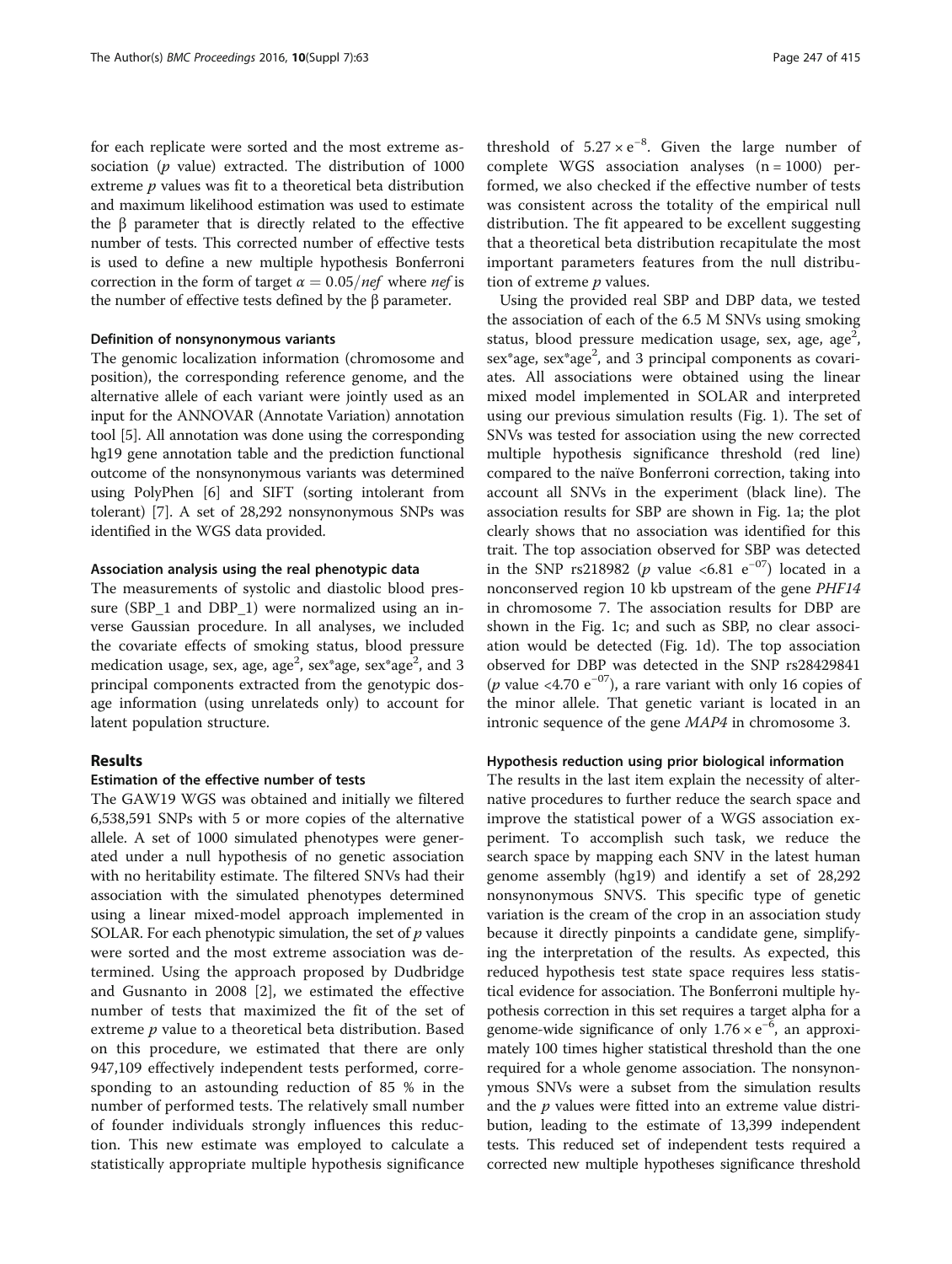<span id="page-3-0"></span>

of 3.73e−<sup>6</sup> . These thresholds were applied to the association results for SBP and DBP. Two SNVs, 1 for each trait, would be considered associated (see Fig. 1b and d). Interestingly, the genes carrying the most significant associated SNVs detected in the hypothesis-free WGS analysis, using all identified, SNVs were also detected in the nonsynonymous analysis.

The first SNV, rs218966, leads to a missense mutation (K115R) located in the second exon of the gene PHF14 on chromosome 7 and shows a significant association with SBP (*p* value <1.13 ×  $e^{-6}$ ). This gene encodes a zinc finger class transcription factor that controls the expression of the PCBD2 gene that had been involved in the calcium channels formation [[8\]](#page-4-0). Calcium channels are considered classical candidates to explain the development of pulmonary arterial hypertension and calcium-channel blockers are prescribed for treatment [[9\]](#page-4-0). This variant was predicted to be benign by PolyPhen algorithm [\[6\]](#page-4-0). The second nonsynonymous SNV (rs9836027) identified is

rare, is a missense mutation (E118K) that affects the gene MAP4, and is strongly associated with DBP ( $p$  value <5.1e  $^{-7}$ ). The SNV is located in an alternative use exon of the MAP4 gene and the genetic variant is present in 2 of the 8 known gene isoforms. The MAP4 gene encodes a microtubule-associated protein that is central to the control of cellular cycle. SNVs in this gene had already been associated with pulse pressure and mean arterial pressure in Asian individuals [\[10\]](#page-4-0). The association of this specific variant with DBP is novel and the functional impact of this nonsynonymous variant was predicted to be tolerable by PolyPhen, but deleterious using SIFT [\[7](#page-4-0)]. This discordance outlines the necessity of a further in vivo experimental validation to understand exactly the role of these genetic associations in a larger human hypertension paradigm.

#### Discussion and conclusions

WGS platforms are becoming more cost effective and their application in large human pedigree studies, like San